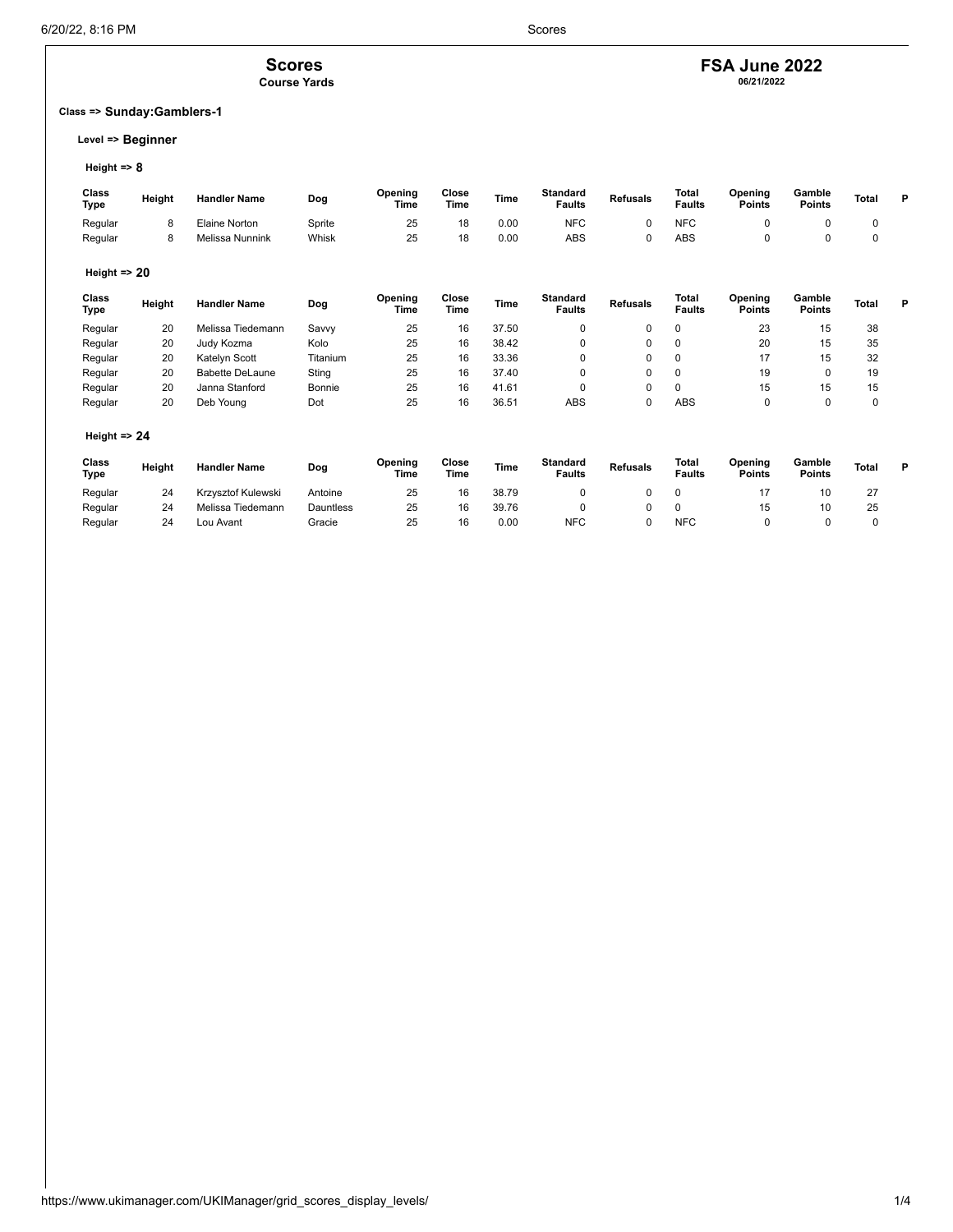## **Scores**

**Course Yards**

# **FSA June 2022 06/21/2022**

**Level => Novice**

**Height => 12**

| Class<br><b>Type</b>    | Height | <b>Handler Name</b>  | Dog          | Opening<br><b>Time</b> | Close<br><b>Time</b> | <b>Time</b> | <b>Standard</b><br><b>Faults</b> | <b>Refusals</b> | <b>Total</b><br><b>Faults</b> | Opening<br><b>Points</b> | Gamble<br><b>Points</b> | <b>Total</b> | PI |
|-------------------------|--------|----------------------|--------------|------------------------|----------------------|-------------|----------------------------------|-----------------|-------------------------------|--------------------------|-------------------------|--------------|----|
| Regular                 | 12     | Kim Neff             | <b>Bette</b> | 25                     | 18                   | 39.98       | 0                                | $\mathbf 0$     | 0                             | 15                       | 10                      | 25           |    |
| Regular                 | 12     | Dee Gamel            | Kanza        | 25                     | 18                   | 40.36       | 0                                | $\mathbf 0$     | 0                             | $\overline{7}$           | 15                      | 22           |    |
| Height $\Rightarrow$ 16 |        |                      |              |                        |                      |             |                                  |                 |                               |                          |                         |              |    |
| Class<br><b>Type</b>    | Height | <b>Handler Name</b>  | Dog          | Opening<br><b>Time</b> | Close<br><b>Time</b> | <b>Time</b> | <b>Standard</b><br><b>Faults</b> | <b>Refusals</b> | Total<br><b>Faults</b>        | Opening<br><b>Points</b> | Gamble<br><b>Points</b> | <b>Total</b> | PI |
| Regular                 | 16     | Annette Alfonso      | Veggie       | 25                     | 18                   | 54.38       | 0                                | $\mathbf 0$     | 0                             | 20                       | $\mathbf 0$             | 20           |    |
| Class<br><b>Type</b>    | Height | <b>Handler Name</b>  | Dog          | Opening<br><b>Time</b> | Close<br><b>Time</b> | <b>Time</b> | <b>Standard</b><br><b>Faults</b> | <b>Refusals</b> | <b>Total</b><br><b>Faults</b> | Opening<br><b>Points</b> | Gamble<br><b>Points</b> | <b>Total</b> | PI |
| Select                  | 16     | <b>Alison Giecek</b> | Yoda         | 25                     | 16                   | 36.92       | 0                                | $\mathbf 0$     | 0                             | 16                       | 10                      | 26           |    |
| Height $\Rightarrow$ 20 |        |                      |              |                        |                      |             |                                  |                 |                               |                          |                         |              |    |
| Class<br>Type           | Height | <b>Handler Name</b>  | Dog          | Opening<br>Time        | Close<br><b>Time</b> | <b>Time</b> | <b>Standard</b><br><b>Faults</b> | <b>Refusals</b> | Total<br><b>Faults</b>        | Opening<br><b>Points</b> | Gamble<br><b>Points</b> | <b>Total</b> | PI |
| Regular                 | 20     | Rachel Carlson       | Seismic      | 25                     | 16                   | 31.41       | 0                                | $\mathbf 0$     | 0                             | 28                       | 10                      | 38           |    |
| Regular                 | 20     | Shari Sylvia         | Tyme         | 25                     | 16                   | 33.76       | 0                                | 0               | 0                             | 20                       | 15                      | 35           |    |
| Regular                 | 20     | Annette Alfonso      | Taco         | 25                     | 16                   | 39.43       | 0                                | $\mathbf 0$     | $\mathbf 0$                   | 20                       | 15                      | 35           |    |
| Regular                 | 20     | <b>Greg Scott</b>    | Raezr        | 25                     | 16                   | 37.88       | 0                                | $\mathbf 0$     | 0                             | 18                       | 15                      | 33           |    |
| Regular                 | 20     | Katelyn Scott        | Phoenix      | 25                     | 16                   | 33.42       | 0                                | $\mathbf 0$     | 0                             | 19                       | 10                      | 29           |    |
| Regular                 | 20     | Marni Brown          | Ember        | 25                     | 16                   | 36.54       | 0                                | 0               | $\mathbf 0$                   | 14                       | 10                      | 24           |    |
| Regular                 | 20     | Richard Eggie        | Babe         | 25                     | 16                   | 41.90       | 0                                | 0               | 0                             | 17                       | 0                       | 17           |    |
| Height $\Rightarrow$ 22 |        |                      |              |                        |                      |             |                                  |                 |                               |                          |                         |              |    |
| Class<br><b>Type</b>    | Height | <b>Handler Name</b>  | Dog          | Opening<br>Time        | Close<br><b>Time</b> | <b>Time</b> | <b>Standard</b><br><b>Faults</b> | <b>Refusals</b> | <b>Total</b><br><b>Faults</b> | Opening<br><b>Points</b> | Gamble<br><b>Points</b> | <b>Total</b> | PI |
| Regular                 | 22     | Sheyla Gutierrez     | Sci-Fi       | 25                     | 16                   | 36.51       | 0                                | 0               | 0                             | 22                       | 15                      | 37           |    |
| Regular                 | 22     | <b>Alison Carter</b> | Reason       | 25                     | 16                   | 32.52       | 0                                | $\mathbf 0$     | 0                             | 18                       | 10                      | 28           |    |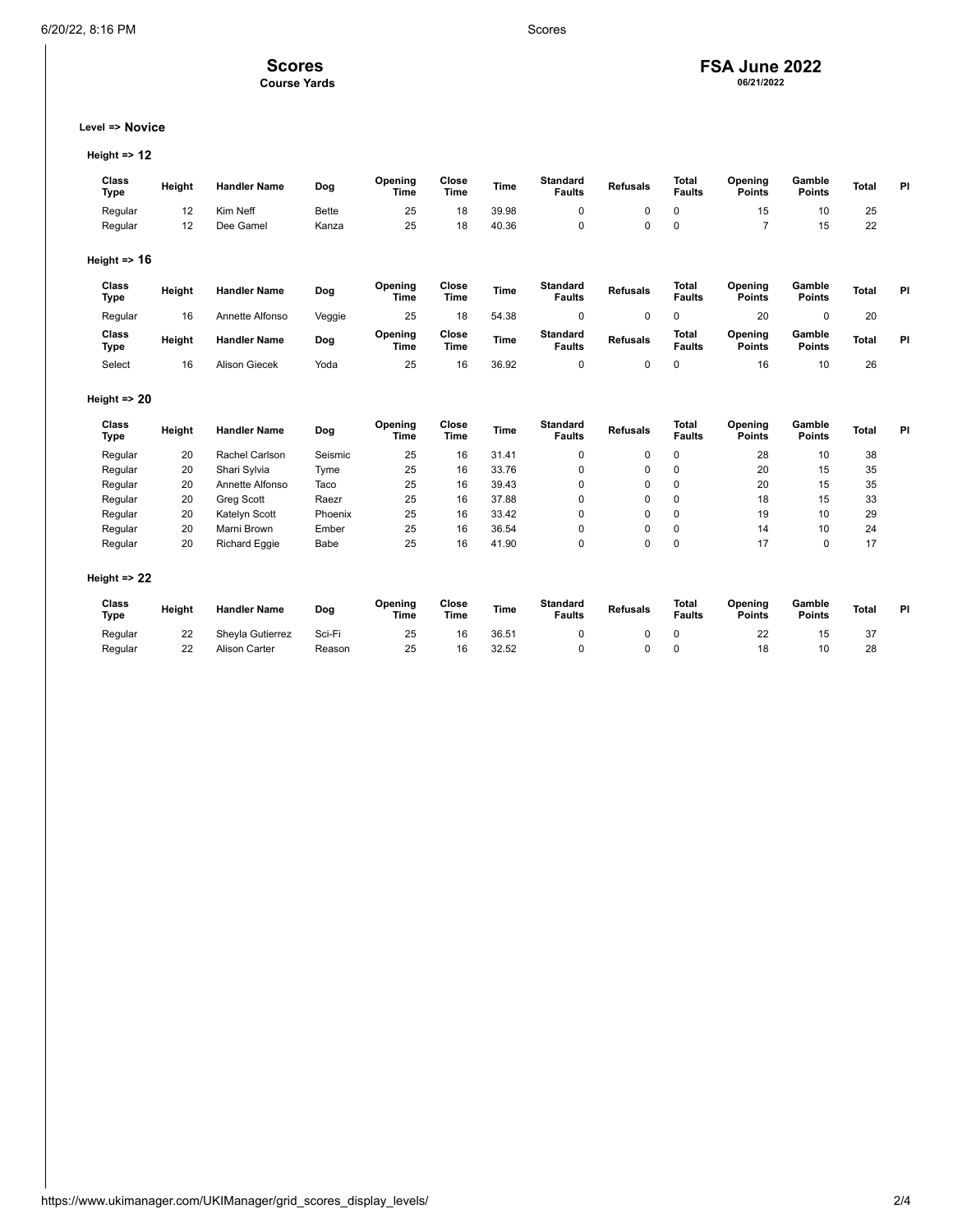# **FSA June 2022 06/21/2022**

**Level => Senior**

**Scores Course Yards**

**Height => 8**

| Class<br>Type        | Height                  | <b>Handler Name</b>     | Dog            | Opening<br>Time        | Close<br>Time        | <b>Time</b> | <b>Standard</b><br><b>Faults</b> | <b>Refusals</b> | Total<br><b>Faults</b>        | Opening<br>Points        | Gamble<br><b>Points</b> | Total        | PI |
|----------------------|-------------------------|-------------------------|----------------|------------------------|----------------------|-------------|----------------------------------|-----------------|-------------------------------|--------------------------|-------------------------|--------------|----|
| Regular              | 8                       | Lynn Nagrani            | Katy           | 25                     | 16                   | 40.81       | $\mathbf 0$                      | 0               | $\mathbf 0$                   | 16                       | 10                      | 26           |    |
| Regular              | 8                       | Dee Gamel               | Kraze          | 25                     | 16                   | 39.24       | $\mathbf 0$                      | $\mathbf 0$     | $\mathbf 0$                   | 14                       | 10                      | 24           |    |
|                      |                         |                         |                |                        |                      |             |                                  |                 |                               |                          |                         |              |    |
|                      | Height $\Rightarrow$ 12 |                         |                |                        |                      |             |                                  |                 |                               |                          |                         |              |    |
| Class<br>Type        | Height                  | <b>Handler Name</b>     | Dog            | Opening<br><b>Time</b> | Close<br><b>Time</b> | <b>Time</b> | <b>Standard</b><br><b>Faults</b> | <b>Refusals</b> | Total<br><b>Faults</b>        | Opening<br><b>Points</b> | Gamble<br><b>Points</b> | <b>Total</b> | PI |
| Regular              | 12                      | <b>Beth White</b>       | Vandy          | 25                     | 16                   | 38.31       | $\mathbf 0$                      | $\mathbf 0$     | 0                             | 19                       | 15                      | 34           |    |
|                      |                         |                         |                |                        |                      |             |                                  |                 |                               |                          |                         |              |    |
|                      | Height $\approx$ 16     |                         |                |                        |                      |             |                                  |                 |                               |                          |                         |              |    |
| Class<br><b>Type</b> | Height                  | <b>Handler Name</b>     | Dog            | Opening<br><b>Time</b> | Close<br><b>Time</b> | <b>Time</b> | <b>Standard</b><br><b>Faults</b> | <b>Refusals</b> | Total<br><b>Faults</b>        | Opening<br><b>Points</b> | Gamble<br><b>Points</b> | <b>Total</b> | PI |
| Regular              | 16                      | Pamela Reid             | Grifter        | 25                     | 16                   | 36.95       | 0                                | 0               | 0                             | 31                       | 15                      | 46           |    |
| Regular              | 16                      | Jerry Gardner           | Koli           | 25                     | 16                   | 40.31       | $\mathbf 0$                      | $\mathbf 0$     | $\mathbf 0$                   | 23                       | 15                      | 38           |    |
| Class<br>Type        | Height                  | <b>Handler Name</b>     | Dog            | Opening<br>Time        | Close<br>Time        | <b>Time</b> | <b>Standard</b><br><b>Faults</b> | <b>Refusals</b> | <b>Total</b><br><b>Faults</b> | Opening<br>Points        | Gamble<br><b>Points</b> | <b>Total</b> | PI |
| Select               | 16                      | Candace Atchison        | Pressa         | 25                     | 14                   | 38.26       | $\mathbf 0$                      | 0               | $\mathbf 0$                   | 21                       | 15                      | 36           |    |
| Select               | 16                      | Kurtis Kemper           | Dorie          | 25                     | 14                   | 34.50       | $\mathbf 0$                      | $\mathbf 0$     | $\mathbf 0$                   | 19                       | 10                      | 29           |    |
| Select               | 16                      | Alison Carter           | Passion        | 25                     | 14                   | 51.81       | $\mathbf 0$                      | 0               | $\mathbf 0$                   | 24                       | 0                       | 24           |    |
| Select               | 16                      | <b>Judy Wiltsek</b>     | Roo            | 25                     | 14                   | 0.00        | <b>NFC</b>                       | $\mathbf 0$     | <b>NFC</b>                    | 0                        | 0                       | $\mathbf 0$  |    |
|                      | Height $\Rightarrow$ 20 |                         |                |                        |                      |             |                                  |                 |                               |                          |                         |              |    |
| Class<br><b>Type</b> | Height                  | <b>Handler Name</b>     | Dog            | Opening<br>Time        | Close<br>Time        | Time        | <b>Standard</b><br><b>Faults</b> | <b>Refusals</b> | <b>Total</b><br><b>Faults</b> | Opening<br><b>Points</b> | Gamble<br><b>Points</b> | <b>Total</b> | PI |
| Regular              | 20                      | <b>Catherine Holmes</b> | Sloane Ranger  | 25                     | 14                   | 35.71       | $\mathbf 0$                      | $\mathbf 0$     | $\mathbf 0$                   | 26                       | 15                      | 41           |    |
| Regular              | 20                      | <b>Carol Greer</b>      | Kai            | 25                     | 14                   | 3.93        | $\mathbf 0$                      | $\mathbf 0$     | $\mathbf 0$                   | 15                       | 15                      | 30           |    |
| Regular              | 20                      | <b>Babette DeLaune</b>  | Shazam         | 25                     | 14                   | 0.00        | <b>ABS</b>                       | $\Omega$        | <b>ABS</b>                    | $\mathbf 0$              | $\Omega$                | $\mathbf 0$  |    |
|                      | Height $\Rightarrow$ 22 |                         |                |                        |                      |             |                                  |                 |                               |                          |                         |              |    |
| Class<br><b>Type</b> | Height                  | <b>Handler Name</b>     | Dog            | Opening<br>Time        | Close<br>Time        | Time        | <b>Standard</b><br><b>Faults</b> | <b>Refusals</b> | <b>Total</b><br><b>Faults</b> | Opening<br><b>Points</b> | Gamble<br><b>Points</b> | Total        | PI |
| Regular              | 22                      | Rosemary Abell          | <b>Stealth</b> | 25                     | 14                   | 35.89       | $\mathbf 0$                      | $\mathbf 0$     | 0                             | 23                       | 15                      | 38           |    |
| Regular              | 22                      | Renee Clark             | Aero           | 25                     | 14                   | 37.20       | $\overline{0}$                   | $\mathbf 0$     | $\mathbf 0$                   | 23                       | 15                      | 38           |    |
| Regular              | 22                      | <b>Beth Bradshaw</b>    | Aine           | 25                     | 14                   | 39.04       | $\mathbf 0$                      | $\mathbf 0$     | $\mathbf 0$                   | 16                       | 15                      | 16           |    |
|                      | Height $\Rightarrow$ 24 |                         |                |                        |                      |             |                                  |                 |                               |                          |                         |              |    |
| Class<br><b>Type</b> | Height                  | <b>Handler Name</b>     | Dog            | Opening<br>Time        | Close<br>Time        | <b>Time</b> | <b>Standard</b><br><b>Faults</b> | <b>Refusals</b> | <b>Total</b><br><b>Faults</b> | Opening<br><b>Points</b> | Gamble<br><b>Points</b> | Total        | PI |
| Regular              | 24                      | Dave Hill               | Veni           | 25                     | 14                   | 36.91       | 0                                | 0               | $\mathbf 0$                   | 27                       | 15                      | 42           |    |
| Regular              | 24                      | Sheyla Gutierrez        | Kyber          | 25                     | 14                   | 34.54       | $\mathbf 0$                      | $\mathbf 0$     | $\mathbf 0$                   | 26                       | 10                      | 36           |    |
| Regular              | 24                      | Laura Rose Cole         | Lad            | 25                     | 14                   | 0.00        | <b>ABS</b>                       | $\Omega$        | <b>ABS</b>                    | $\Omega$                 | $\Omega$                | $\Omega$     |    |